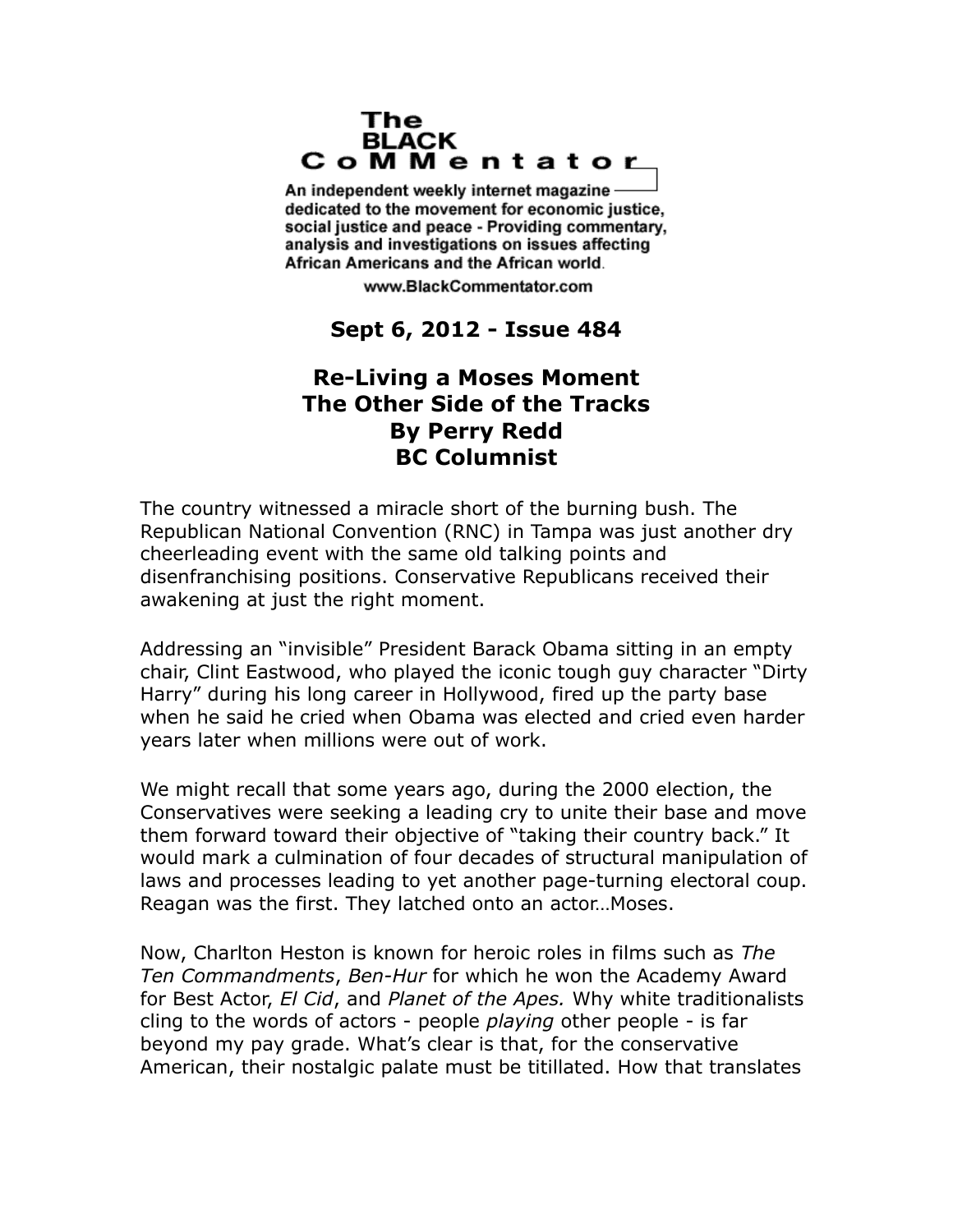into solid, feasible public policy is a question for psychologists and not political scientists.

I don't have the answer, but it is clear that Republicans are comfortable with placing their constitutional rights in the hands of purveyors of make-believe. That might explain why Republican policies are always at odds with mainstream America - and definitely, the progressive Left.

When Heston, then-president and mouthpiece for the NRA, stood before America and held a long-barrel rifle above his head and stated, "from my cold, dead hands," he fired the shot heard around the country. It ignited a call to Conservatives for them to respond to the fear of white males all across America. White men wanting more liberal gun rights heard the call from "Moses." The NRA has been the single most successful lobbying group on Capitol Hill ever since.

Heston started off as a champion for civil rights, but by the 1980s, Heston opposed affirmative action, supported gun rights and changed his political affiliation from Democrat to Republican. When asked why he changed political alliances, Heston infamously replied, "I didn't change. The Democratic party changed." He campaigned for Republicans and Republican Presidents Ronald Reagan, George H. W. Bush and George W. Bush.

Since when did fighting for the *equal* rights of all Americans change? What hasn't changed is Conservatives seeking gimmicks to win. Charlton Heston was widely known and popular, as is Clint Eastwood. Their names evoke fond and youthful memories of white, male saviors. That's what Republicans are searching for.

Heston died and Conservatives *need* a replacement - someone possessing a comparable gutsy tough-guy and patriarchal bravado. Enter Dirty Harry…

The RNC had left room for a "mystery guest" on its final day schedule and announced that Eastwood would fill that slot. Late in the afternoon, Eastwood walked the aisles on the convention floor for a brief rundown of the night's events. His ad-libbed speech later in the evening was decidedly political, bitingly satirical and more than a bit....rambling. It appears that in a patriarchal, male-dominated political party, old white men run the show - even if they're bitter, disheveled, and rambling …and a show it was!